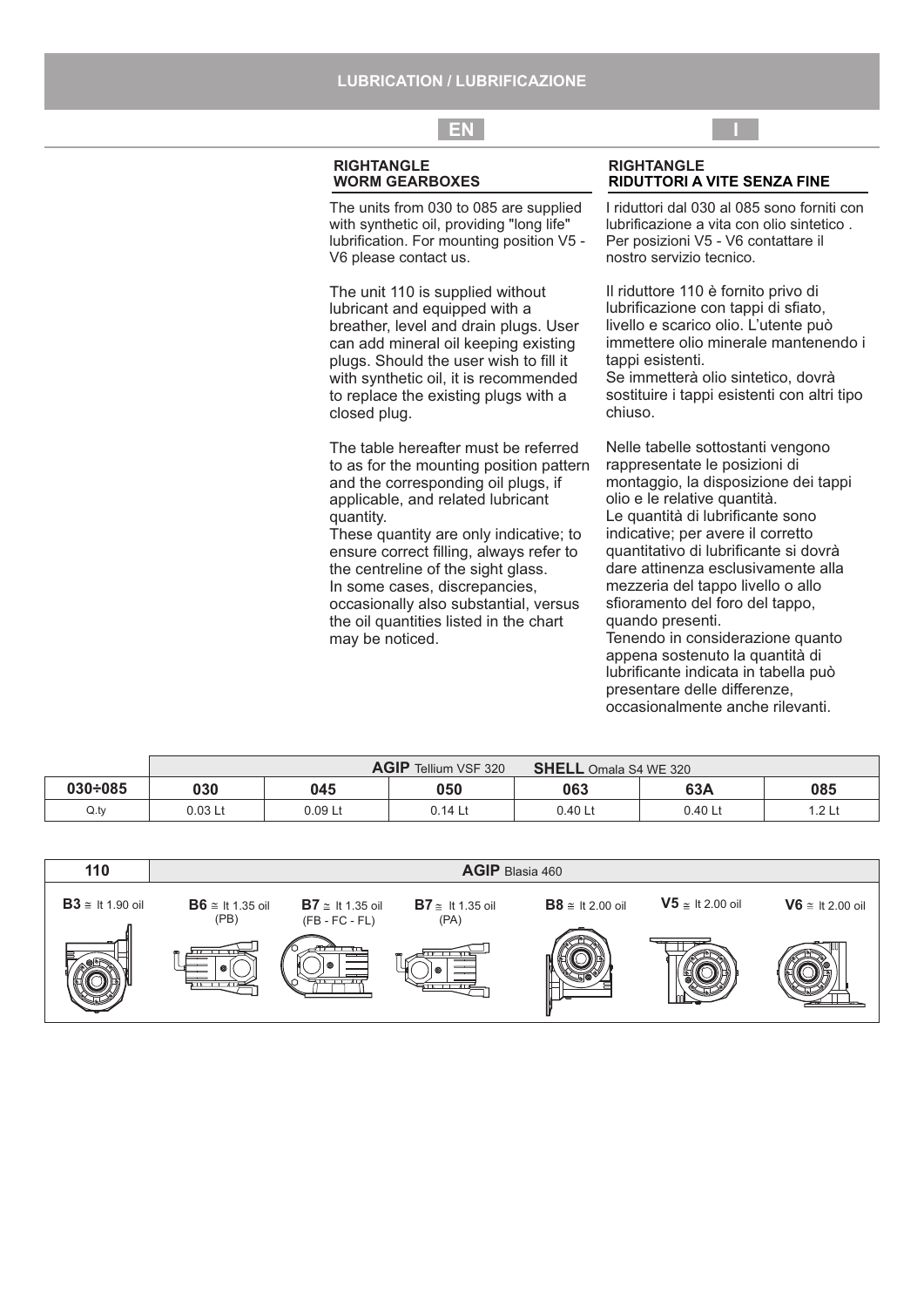## **OIL PLUG POSITIONS - TYPES / POSIZIONE TAPPI OLIO - TIPI**

These plugs are on the back side.  $\forall$  Filling & Breather  $\forall$  Filling closed  $\triangle$  Emptying  $\triangle$  Level

TO3/8CSS Steel breath plug 3/8

 $\mathbf{P}$ 

**B Allum. level plug 3/8 J CO3/8CSS L CO3/8CSS L** 

TO3/8SCA Allum.closed plug 3/8

**63A**

**085**

|                   | <b>SYNTHETIC OIL</b>           |  |  |  |  |  |  |
|-------------------|--------------------------------|--|--|--|--|--|--|
| Code              | <b>Description</b>             |  |  |  |  |  |  |
| LUOTVSF320        | Synthetic oil 'Telium VSF320'  |  |  |  |  |  |  |
| (Standard)        | Synthetic oil 'Omala S4 WE320' |  |  |  |  |  |  |
| LUOBLAS150        | Synthetic oil 'Blasia S 150'   |  |  |  |  |  |  |
| (Low temperature) | Synthetic oil 'Omala S4 WE150' |  |  |  |  |  |  |

data 28/06/18 LUB\_VSF\_01

| <b>MINERAL OIL</b>         |                             |  |  |  |  |
|----------------------------|-----------------------------|--|--|--|--|
| <b>Description</b><br>Code |                             |  |  |  |  |
| LUOBLAM460                 | Mineral oil 'Blasia 460'    |  |  |  |  |
|                            | Mineral oil 'Omala S2 G 460 |  |  |  |  |

**110**

**Type 030 050 045 063 10 Standard** 0.14 Oil q.ty (Lt.) 0.03 0.09 **1** Std. oil plugs - - **4 1**

TO3/8PRO Steel extension 3/8

- - - - 0.40 0.40 1.20 - J B L L 1.90 - J B L L **2 3 4 2** On request - - L -

|                                    |                               |                                |      |      |      |            |      |      | PA                         | <b>PB</b>          |
|------------------------------------|-------------------------------|--------------------------------|------|------|------|------------|------|------|----------------------------|--------------------|
| $\overline{4}$                     | Type                          | 030                            | 045  | 050  | 063  | <b>63A</b> | 085  | 110  | 085<br>10 <sup>7</sup>     | 085                |
|                                    | Oil q.ty (Lt.)                | 0.03                           | 0.09 | 0.14 | 0.40 | 0.40       | 1.20 | 1.35 | .20 <sup>1</sup><br>1.35 1 | ാറ<br>1.35<br>ں ے. |
|                                    | Std. oil plugs <sup>(1)</sup> | $\overline{\phantom{0}}$       |      |      |      |            | ٠    |      | -                          |                    |
| $\bf \hat{3}$<br>$   \Phi \rangle$ |                               |                                |      |      |      |            |      |      | $M+N+J$                    |                    |
|                                    | On request                    | ∣∖€                            |      |      | -    |            | B    |      |                            |                    |
| $\infty$                           |                               | তি<br>$\overline{\phantom{a}}$ |      |      |      |            |      |      |                            | $M+N+J$            |
| <b>B7</b>                          |                               | $\overline{4}$<br>-            |      |      | -    |            |      |      |                            |                    |





**B3**

**3**

TO3/8C90 90° steel connect 3/8 **M N**

|                            | <b>Type</b>                               | 030                      | 045  | 050  | 063                          | <b>63A</b> | 085                      | 110  |
|----------------------------|-------------------------------------------|--------------------------|------|------|------------------------------|------------|--------------------------|------|
|                            | Oil q.ty (Lt.)                            | 0.03                     | 0.09 | 0.14 | 0.40                         | 0.40       | 1.20                     | 2.00 |
| JЬ                         | $\left \mathsf{Std.~oil~plugs(1)}\right $ | $\overline{\phantom{a}}$ |      |      | $\overline{\phantom{a}}$     |            | $\overline{\phantom{a}}$ |      |
| $-$<br>$\overline{4}$<br>∙ | 1)                                        | -                        |      |      | $\overline{\phantom{0}}$     |            |                          |      |
|                            | 2  <br>On request                         | -                        |      |      | $\qquad \qquad \blacksquare$ |            |                          |      |
| ー                          | $\circledS$                               | $\qquad \qquad$          |      |      |                              |            |                          |      |
| $\mathbf{\hat{D}}$         | $\circledast$                             | $\overline{\phantom{0}}$ |      |      | -                            |            |                          |      |

| ō | R8 |
|---|----|
|   |    |
|   |    |
|   |    |

**V5**

**3**

|                           | <b>Type</b>              | 030                                        | 045  | 050                      | 063  | <b>63A</b> | 085                      | 110  |
|---------------------------|--------------------------|--------------------------------------------|------|--------------------------|------|------------|--------------------------|------|
|                           | Oil q.ty (Lt.)           | 0.03                                       | 0.09 | 0.14                     | 0.40 | 0.40       | 1.20                     | 2.00 |
| $\circled{1}$             | Std. oil plugs $(1)^{1}$ | $\overline{\phantom{0}}$                   |      |                          |      |            | $\overline{\phantom{a}}$ |      |
| O                         |                          | $\overline{\phantom{0}}$                   |      | $\overline{\phantom{0}}$ |      |            |                          |      |
|                           | 2<br>On request          | $\qquad \qquad \blacksquare$               |      | $\overline{\phantom{0}}$ |      |            |                          |      |
| $\overline{\mathbf{2}}$ / | $\overline{G}$           | $\qquad \qquad \blacksquare$               |      |                          |      |            |                          |      |
|                           |                          | $\circledcirc$<br>$\overline{\phantom{0}}$ |      |                          |      |            |                          |      |

| $\overline{\mathcal{2}}\overline{\mathsf{y}}$ | <b>Type</b>                            | 030                      | 045  | 050                          | 063  | <b>63A</b> | 085                      | 110                      |
|-----------------------------------------------|----------------------------------------|--------------------------|------|------------------------------|------|------------|--------------------------|--------------------------|
|                                               | Oil q.ty (Lt.)                         | 0.03                     | 0.09 | 0.14                         | 0.40 | 0.40       | .20<br>$\overline{ }$    | 2.00                     |
|                                               | Std. oil plugs <sup>(1)</sup>          | $\overline{\phantom{a}}$ |      | -                            |      |            | $\overline{\phantom{0}}$ | $\overline{\phantom{a}}$ |
| ຈ<br>C.<br>я                                  |                                        | $\overline{\phantom{a}}$ |      | $\qquad \qquad \blacksquare$ |      |            |                          |                          |
| ◡                                             | $^\copyright$                          | $\qquad \qquad$          |      | $\qquad \qquad \blacksquare$ |      |            |                          |                          |
| 41                                            | On request<br>$\overline{\circled{3}}$ | $\qquad \qquad$          |      |                              |      |            | B                        | Β                        |
| V <sub>6</sub>                                | $\overline{\textcircled{\texttt{1}}}$  | $\overline{\phantom{a}}$ |      | $\overline{\phantom{0}}$     |      |            |                          |                          |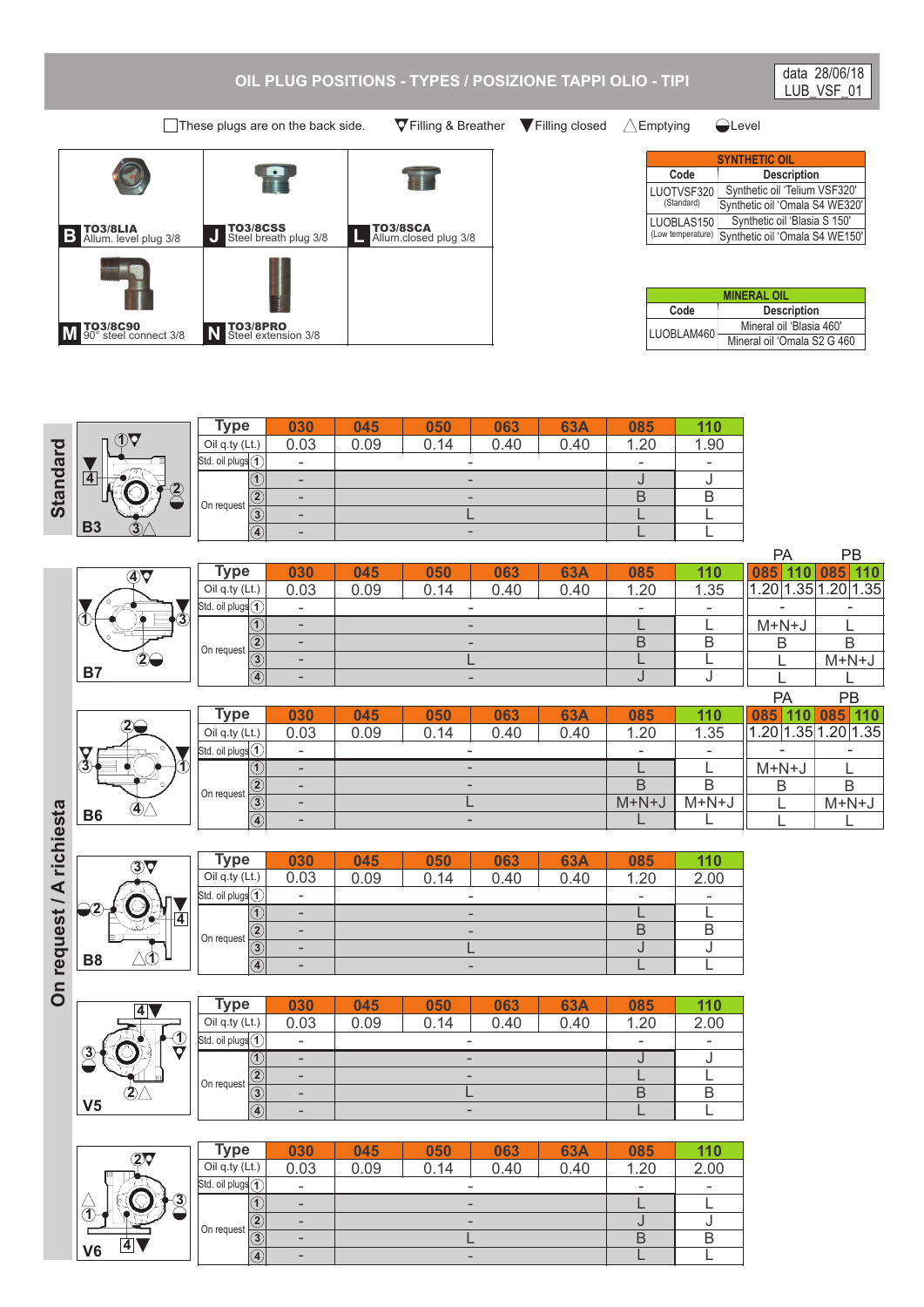## **LUBRICATION / LUBRIFICAZIONE**

## **EN I**

#### **RIGHTANGLE HELICAL WORMBOXES**

The units from P45 to P85 are supplied with synthetic oil, providing "long life" lubrification. For mounting position V5 - V6 please contact us.

P45 and P50 gearboxes are supplied only with common lubrication.

The unit 110 (P10) is supplied without lubricant and equipped with a breather, level and drain plugs. User can add mineral oil keeping existing plugs. Should the user wish to fill it with synthetic oil, it is recommended to replace the existing plugs with a closed plug.

The table hereafter must be referred to as for the mounting position pattern and the corresponding oil plugs, if applicable, and related lubricant quantity.

These quantity are only indicative; to ensure correct filling, always refer to the centreline of the sight glass. In some cases, discrepancies, occasionally also substantial, versus the oil quantities listed in the chart may be noticed.

#### **RIGHTANGLE RIDUTTORI CON PRECOPPIA**

I riduttori dal P45 al P85 sono forniti con lubrificazione a vita ad olio sintetico . Per posizioni V5 - V6 contattare il nostro servizio tecnico.

I riduttori P45 e P50 sono forniti soltanto con lubrificazione comune.

Il riduttore 110 (P10) è fornito privo di lubrificazione con tappi di sfiato, livello e scarico olio. L'utente può immettere olio minerale mantenendo i tappi esistenti.

Se immetterà olio sintetico, dovrà sostituire i tappi esistenti con altri tipo chiuso.

Nelle tabelle sottostanti vengono rappresentate le posizioni di montaggio, la disposizione dei tappi olio e le relative quantità. Le quantità di lubrificante sono indicative; per avere il corretto quantitativo di lubrificante si dovrà dare attinenza esclusivamente alla mezzeria del tappo livello o allo sfioramento del foro del tappo, quando presenti.

Tenendo in considerazione quanto appena sostenuto la quantità di lubrificante indicata in tabella può presentare delle differenze, occasionalmente anche rilevanti.

| P45÷P10                                         |            | <b>AGIP</b> Tellium VSF 320<br><b>SHELL</b> Omala S4 WE 320 |   |                          |         |                          |                          |           |                          | AGIP Blasia 460 |                   |                    |                                        |                  |            |  |            |  |
|-------------------------------------------------|------------|-------------------------------------------------------------|---|--------------------------|---------|--------------------------|--------------------------|-----------|--------------------------|-----------------|-------------------|--------------------|----------------------------------------|------------------|------------|--|------------|--|
| ۱A                                              | <b>P45</b> |                                                             |   |                          |         |                          |                          |           |                          | <b>P50</b>      | <b>P63</b>        |                    |                                        | P <sub>6</sub> A | <b>P85</b> |  | <b>P10</b> |  |
| llo≾                                            | А          | в                                                           | A | в                        | А       | в                        | А                        | в         | A                        | в               | A                 | в                  |                                        |                  |            |  |            |  |
| Separate lubrication<br>Q.tà/Q.ty B3-V5-V6      | -          |                                                             |   | $\overline{\phantom{a}}$ | 0.40 Lt | $0.08$ Lt                | 0.40 Lt                  | $0.08$ Lt | $1.20$ Lt                | $0.14$ Lt       | 2.0 <sub>Lt</sub> | $0.14$ Lt $\vert$  |                                        |                  |            |  |            |  |
| <b>Common</b> lubrication<br>Q.tà/Q.ty B6-B7-B8 |            |                                                             |   |                          |         |                          |                          | $0.38$ Lt |                          | $0.38$ Lt       |                   | 0.90 <sub>kt</sub> | 1.9 <sub>Lt</sub><br>1.5 <sub>Lt</sub> |                  |            |  |            |  |
| <b>Common</b> lubrication<br>for all position   | $0.17$ Lt  |                                                             |   | $0.26$ Lt                |         | $\overline{\phantom{a}}$ | $\overline{\phantom{0}}$ |           | $\overline{\phantom{0}}$ |                 |                   | ۰.                 |                                        |                  |            |  |            |  |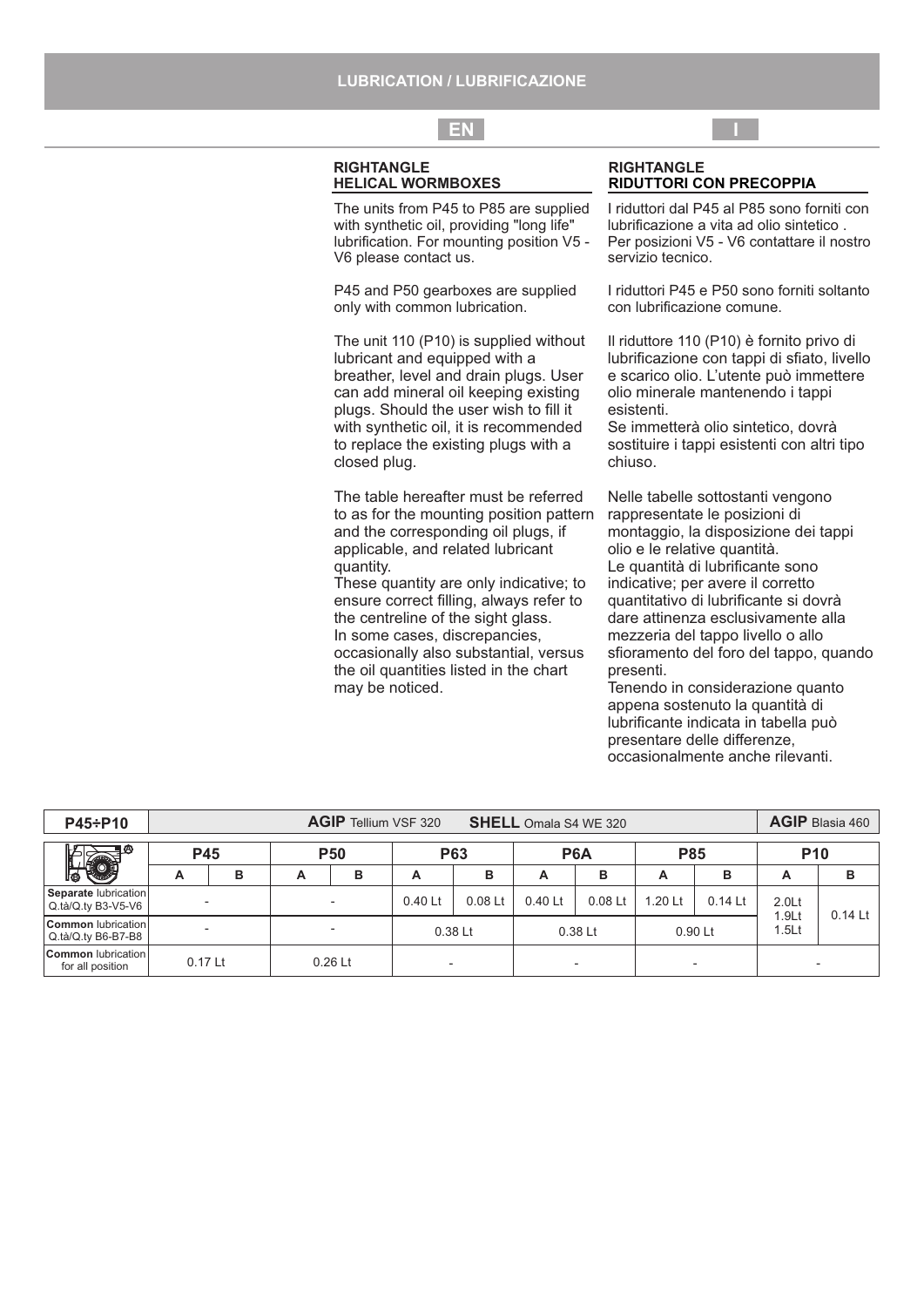

These plugs are on the back side.  $\nabla$  Filling & Breather  $\nabla$  Filling closed  $\triangle$  Emptying  $\triangle$  Level

 $\frac{1}{2}$ 

TO3/8PRO Steel extension 3/8

**B Allum. level plug 3/8 J CO3/8CSS L CO3/8LIA** 

TO3/8LIA Allum. level plug 3/8

TO3/8C90 90° steel connect 3/8 **M N**

TO3/8SCA Allum.closed plug 3/8

**The Second State** 

| <b>SYNTHETIC OIL</b> |                                |  |  |  |  |  |
|----------------------|--------------------------------|--|--|--|--|--|
| Code                 | <b>Description</b>             |  |  |  |  |  |
| LUOTVSF320           | Synthetic oil 'Telium VSF320'  |  |  |  |  |  |
| (Standard)           | Synthetic oil 'Omala S4 WE320' |  |  |  |  |  |
| LUOBLAS150           | Synthetic oil 'Blasia S 150'   |  |  |  |  |  |
| (Low temperature)    | Synthetic oil 'Omala S4 WE150' |  |  |  |  |  |

| <b>MINERAL OIL</b>         |                             |  |  |  |  |
|----------------------------|-----------------------------|--|--|--|--|
| Code<br><b>Description</b> |                             |  |  |  |  |
|                            | Mineral oil 'Blasia 460'    |  |  |  |  |
| ILUOBLAM460                | Mineral oil 'Omala S2 G 460 |  |  |  |  |

- L J B L

- - - L -

- L J B L

|                                       |                          |                                             |                                                                           | <b>GROUP 1</b>           |                          |                          | <b>GROUP 2</b>           |                          | <b>GROUP 3</b>           |
|---------------------------------------|--------------------------|---------------------------------------------|---------------------------------------------------------------------------|--------------------------|--------------------------|--------------------------|--------------------------|--------------------------|--------------------------|
|                                       |                          |                                             | <b>Type</b>                                                               | <b>P45</b>               | <b>P50</b>               | <b>P63</b>               | P <sub>6</sub> A         | <b>P85</b>               | P <sub>10</sub>          |
|                                       |                          | $\overline{\text{O}}\overline{\text{V}}$    | Oil q.ty (Lt.) <b>B</b>                                                   | 0.17                     |                          | 0.40                     | 0.40                     | 1.20                     | 1.90                     |
|                                       |                          |                                             | Oil q.ty (Lt.)A                                                           |                          | 0.26                     | 0.08                     | 0.08                     | 0.14                     | 0.14                     |
|                                       |                          | 4                                           | Std. oil plugs $\bigcirc$                                                 |                          | $\overline{\phantom{0}}$ |                          | $\overline{\phantom{m}}$ |                          | $\overline{\phantom{a}}$ |
| Β                                     |                          |                                             | $\overline{\textcircled{\textcirc}}}$                                     |                          | $\overline{a}$           | $\overline{\phantom{a}}$ |                          | J                        | $\overline{\mathsf{J}}$  |
|                                       | <b>Standard</b>          |                                             | $\frac{\textcircled{\textit{i}}}{\textcircled{\textit{i}}}$<br>On request | L,                       |                          |                          |                          | $\overline{B}$           | $\overline{B}$           |
|                                       |                          | 3)<br><b>B3</b>                             |                                                                           |                          |                          |                          |                          |                          | L                        |
|                                       |                          |                                             | $\overline{\circledast}$                                                  | L,                       |                          |                          |                          |                          | $\overline{L}$           |
|                                       |                          |                                             |                                                                           |                          |                          | <b>GROUP 1</b>           |                          |                          | <b>GROUP 3</b>           |
| <b>GROUP 1: Comunication with</b>     |                          | $\overline{4}$                              | Oil q.ty (Lt.) $\bm{B}$                                                   | 0.17                     | 0.26                     | 0.38                     |                          | 0.90                     | 1.50                     |
| common lubrication                    |                          |                                             | Oil q.ty (Lt.)A                                                           |                          |                          |                          | 0.38                     |                          | 0.14                     |
| synthetic oil for A & B               |                          | Ã.                                          | Std. oil plugs $\textcircled{\scriptsize{1}}$                             | $\overline{\phantom{a}}$ |                          |                          | $\overline{\phantom{a}}$ | $\overline{\phantom{a}}$ | $\overline{\phantom{a}}$ |
|                                       |                          |                                             | $\overline{\textcircled{\textcirc}}}$                                     | L,                       |                          | L.                       |                          |                          | L                        |
|                                       |                          |                                             | On request                                                                |                          | $\overline{a}$           | ÷,                       |                          | $\mathsf B$              | $\overline{B}$           |
| <b>GROUP 2:</b> Separate indipendent  |                          |                                             | $\frac{\overline{2}}{\frac{3}{4}}$                                        | L                        |                          |                          |                          | L                        | L                        |
| lubrication for A & B                 |                          | <b>B7</b>                                   |                                                                           |                          | $\overline{\phantom{0}}$ | ÷,                       |                          | J                        | J                        |
| with synthetic oil.                   |                          |                                             |                                                                           |                          |                          | <b>GROUP 1</b>           |                          |                          | <b>GROUP 3</b>           |
|                                       |                          |                                             | Oil q.ty $(Lt.)$ <b>B</b>                                                 | 0.17                     | 0.26                     | 0.38                     | 0.38                     | 0.90                     | 1.50                     |
|                                       |                          | $2\Theta$                                   | Oil q.ty (Lt.)A                                                           |                          |                          |                          |                          |                          | 0.14                     |
| <b>GROUP 3: Separate indipendent</b>  |                          |                                             | Std. oil plugs $\overline{1}$                                             | $\overline{\phantom{a}}$ |                          |                          | $\overline{\phantom{m}}$ |                          | $\overline{\phantom{a}}$ |
| lubrication for:<br>A - Synthetic oil |                          |                                             | $\overline{\textcircled{\texttt{1}}}$                                     |                          |                          |                          |                          |                          | L                        |
| B - Mineral oil                       |                          |                                             | $\frac{\textcircled{\textit{i}}}{\textcircled{\textit{i}}}$<br>On request | L,                       |                          | ٠                        |                          | $\overline{B}$           | $\overline{B}$           |
|                                       |                          | $\bigcircled{4}\triangle$<br><b>B6</b>      |                                                                           |                          |                          |                          |                          | $M+N+J$                  | $M+N+J$                  |
|                                       |                          |                                             | $\overline{a}$                                                            |                          | $\overline{\phantom{0}}$ |                          | $\overline{\phantom{a}}$ |                          |                          |
|                                       |                          |                                             |                                                                           |                          |                          | <b>GROUP1</b>            |                          |                          | <b>GROUP 3</b>           |
|                                       |                          | $\circledcirc$                              | Oil q.ty $(Lt.)$ <b>B</b>                                                 | 0.17                     | 0.26                     | 0.38                     | 0.38                     | 0.90                     | 2.00                     |
|                                       |                          |                                             | Oil q.ty (Lt.)A                                                           |                          |                          |                          |                          |                          | 0.14                     |
|                                       |                          |                                             | Std. oil plugs $\textcircled{\textsf{1}}$                                 | $\overline{a}$           |                          |                          | $\overline{a}$           | $\blacksquare$           | $\overline{\phantom{0}}$ |
|                                       |                          |                                             | (1)                                                                       |                          | $\overline{a}$           |                          | $\overline{\phantom{a}}$ | L                        | L                        |
|                                       |                          |                                             | $\frac{\boxed{2}}{3}$<br>On request                                       |                          |                          |                          |                          | $\overline{B}$           | $\overline{B}$           |
|                                       |                          | $\circled{1}$<br><b>B8</b>                  |                                                                           | L                        |                          | L                        |                          | J                        | J                        |
|                                       |                          |                                             | $\overline{a}$                                                            | L,                       |                          |                          | $\overline{a}$           |                          | L                        |
|                                       |                          |                                             |                                                                           | <b>GROUP 1</b>           |                          |                          | <b>GROUP 2</b>           |                          | <b>GROUP 3</b>           |
|                                       |                          |                                             |                                                                           |                          |                          |                          |                          |                          |                          |
|                                       | On request / A richiesta |                                             | Oil q.ty (Lt.) <sup>B</sup>                                               |                          |                          | 0.40                     | 0.40                     | 1.20                     | 2.00                     |
|                                       |                          |                                             | Oil q.ty (Lt.)A                                                           | 0.17                     | 0.26                     | 0.08                     | 0.08                     | 0.14                     | 0.14                     |
|                                       |                          |                                             | Std. oil plugs $\overline{1}$                                             | $\overline{\phantom{a}}$ |                          |                          | $\overline{a}$           |                          | $\overline{\phantom{0}}$ |
|                                       |                          | $\overline{\mathfrak{F}}$<br>$\overline{3}$ | $\overline{\textcircled{\textcirc}}}$                                     | L,                       |                          |                          |                          | J                        | J                        |
|                                       |                          |                                             | On request                                                                |                          | $\qquad \qquad -$        | $\overline{\phantom{0}}$ |                          | L                        | L                        |
|                                       |                          |                                             |                                                                           | L                        |                          |                          |                          | $\overline{B}$           | $\overline{B}$           |
|                                       |                          | <b>124</b><br>V <sub>5</sub>                | $\frac{\circledR}{\circledR}$                                             |                          | $\overline{a}$           |                          | $\overline{a}$           | L                        | L                        |
|                                       |                          |                                             |                                                                           | <b>GROUP 1</b>           |                          |                          | <b>GROUP 2</b>           |                          | <b>GROUP 3</b>           |
|                                       |                          | $\sqrt{4\sqrt{2}}$                          | Oil q.ty (Lt.) <sup>B</sup><br>Oil q.ty $(Lt.)$                           | 0.17                     | 0.26                     | 0.40<br>0.08             | 0.40                     | 1.20                     | 2.00<br>0.14             |

**V6**

**1**

**3**

**1**

- - - L -

**1** Std. oil plugs

On request

**2 3 4**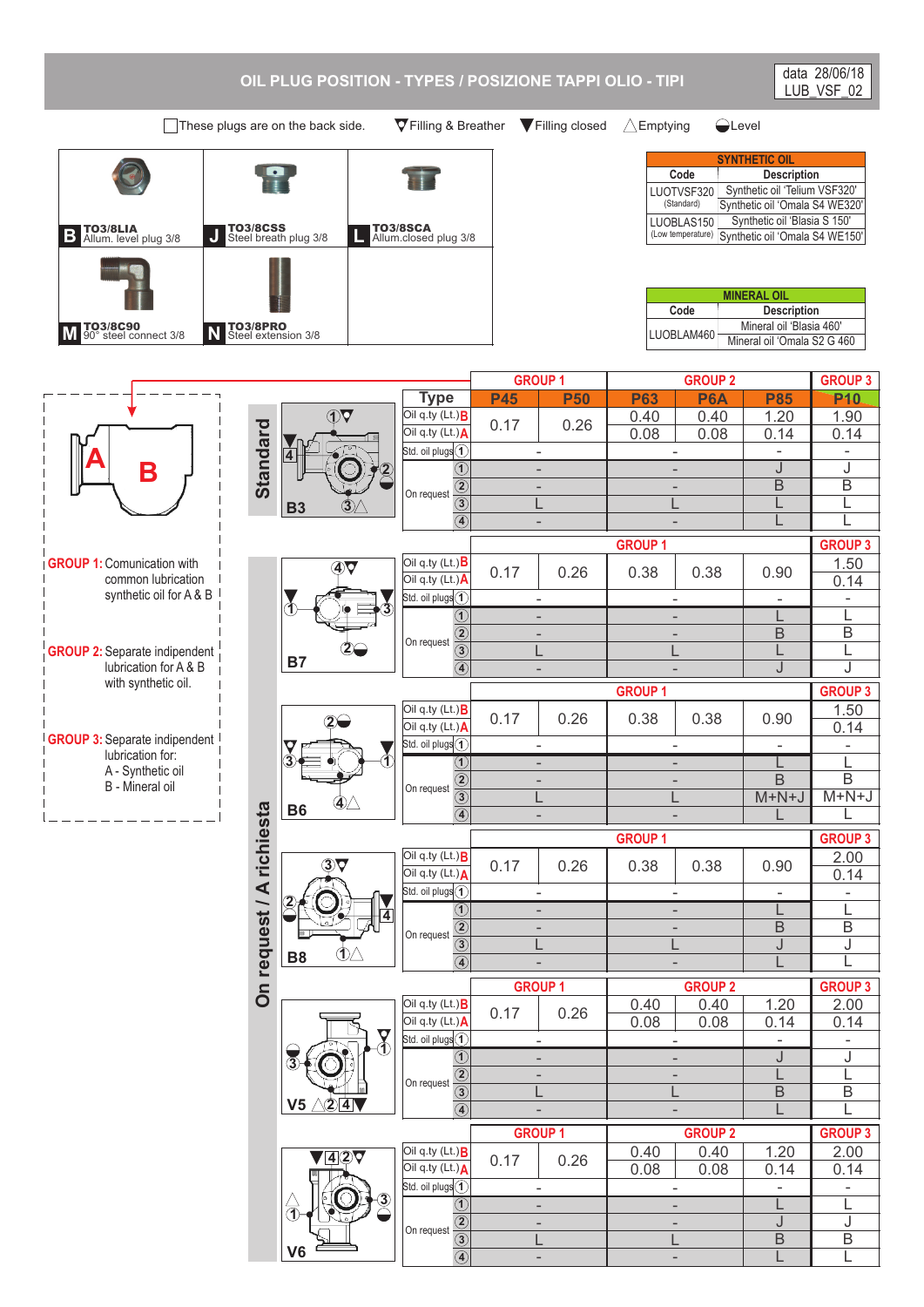# **EN I**

### **RIGHTANGLE DOUBLE WORMBOXES VSF**

The units from 303 to 854 are supplied with synthetic oil, providing "long life" lubrification. For mounting position V5 - V6 please contact us.

The unit 115 (110+050 ) , 110 is supplied without lubricant and equipped with a breather, level and drain plugs. User can add mineral oil keeping existing plugs. Should the user wish to fill it with synthetic oil, it is recommended to replace the existing plugs with a closed plug.

The table hereafter must be referred to as for the mounting position pattern and the corresponding oil plugs, if applicable, and related lubricant quantity.

These quantity are only indicative; to ensure correct filling, always refer to the centreline of the sight glass. In some cases, discrepancies, occasionally also substantial, versus the oil quantities listed in the chart may be noticed.

#### **RIGHTANGLE RIDUTTORI COMBINATI VSF**

I riduttori dal 303 al 854 sono forniti con lubrificazione a vita ad olio sintetico . Per posizioni V5 - V6 contattare il nostro servizio tecnico.

Il riduttore 115 (110+050) , 110 è fornito privo di lubrificazione con tappi di sfiato, livello e scarico olio. L'utente può immettere olio minerale mantenendo i tappi esistenti. Se immetterà olio sintetico, dovrà sostituire i tappi esistenti con altri tipo chiuso.

Nelle tabelle sottostanti vengono rappresentate le posizioni di montaggio, la disposizione dei tappi olio e le relative quantità. Le quantità di lubrificante sono indicative; per avere il corretto quantitativo di lubrificante si dovrà dare attinenza esclusivamente alla mezzeria del tappo livello o allo sfioramento del foro del tappo, quando presenti. Tenendo in considerazione quanto

appena sostenuto la quantità di lubrificante indicata in tabella può presentare delle differenze, occasionalmente anche rilevanti.

⊮≡≡

|                | <b>AGIP</b> Tellium VSF 320<br>SHELL Omala S4 WE 320 |                |                |                  |                  |               |  |
|----------------|------------------------------------------------------|----------------|----------------|------------------|------------------|---------------|--|
|                | 303                                                  | 453            | 503            | 633-6A3          | 634-6A4          | 854           |  |
| $453 \div 854$ | $030 + 030$                                          | $045 + 030$    | 050+030        | 063/63A+030      | 063/63A+045      | 085+045       |  |
| Q.ta/Q.ty      | $0.03/0.03$ Lt                                       | $0.09/0.03$ Lt | $0.14/0.03$ Lt | $0.40 / 0.03$ Lt | $0.40 / 0.09$ Lt | $1.2/0.09$ Lt |  |

| 115 |               |               |                | AGIP Blasia 460 |               |                |
|-----|---------------|---------------|----------------|-----------------|---------------|----------------|
|     | <b>B3</b>     | <b>B6</b>     | B <sub>7</sub> | <b>B8</b>       | V5            | V <sub>6</sub> |
|     | 1.9 / 0.14 Lt | $1.5/0.14$ Lt | $1.5/0.14$ Lt  | 2.0 / 0.14 Lt   | 2.0 / 0.14 Lt | 2.0 / 0.14 Lt  |
|     |               |               |                |                 | ---           | --             |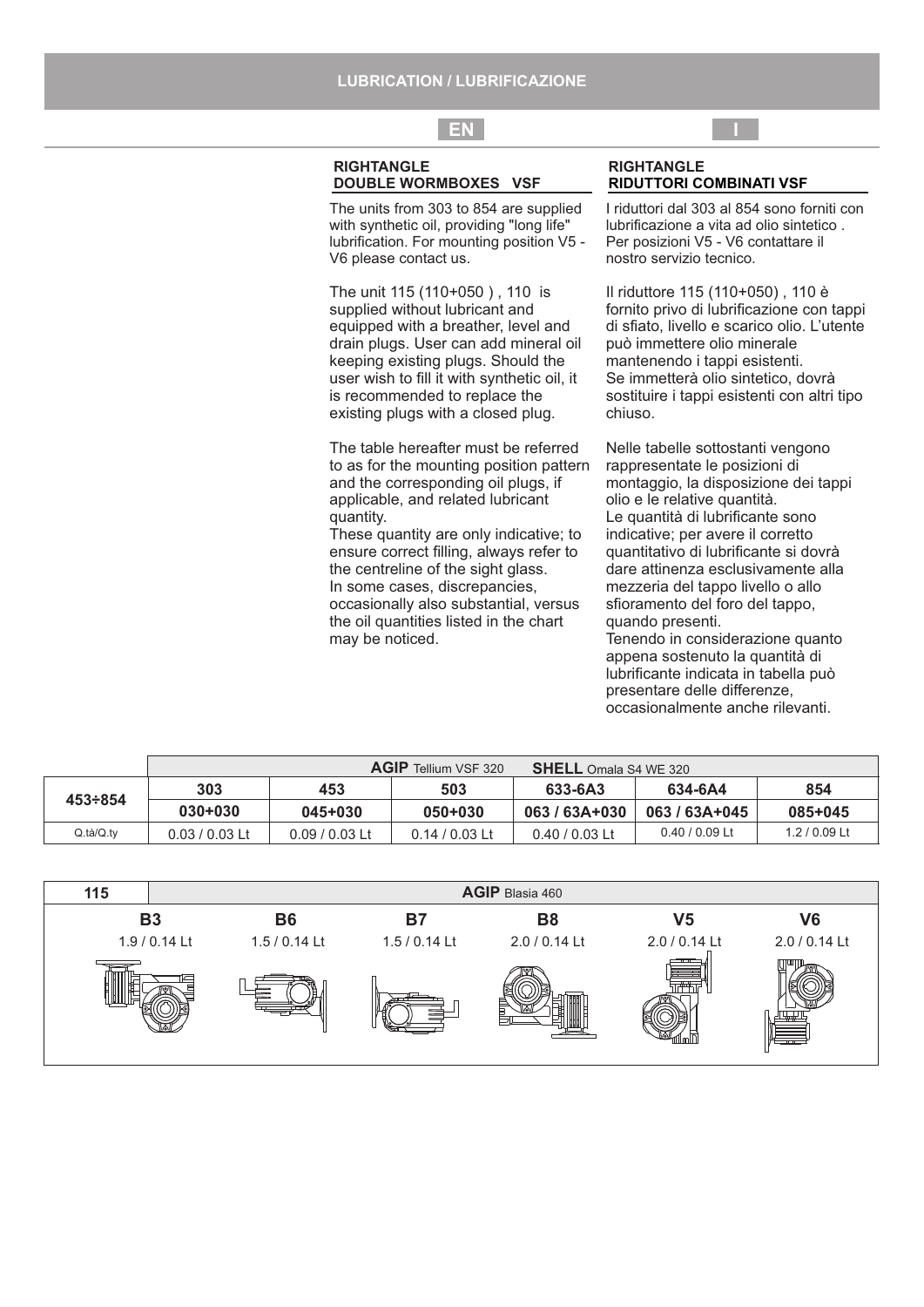## **OIL PLUG POSITIONS - TYPES / POSIZIONE TAPPI OLIO - TIPI**

These plugs are on the back side.  $\nabla$  Filling & Breather  $\nabla$  Filling closed  $\wedge$  Emptying  $\bigcirc$  Level

| TO3/8LIA<br>$\overline{B}$<br>Allum. level plug 3/8 | TO3/8CSS<br>Steel breath plug 3/8<br>J | <b>TO3/8SCA</b><br>Allum.closed plug 3/8 |
|-----------------------------------------------------|----------------------------------------|------------------------------------------|
|                                                     |                                        |                                          |
| TO3/8C90<br>90° steel connect 3/8<br><b>N</b>       | TO3/8PRO<br>Steel extension 3/8        |                                          |

**Type 303**

**1** Std. oil plugs

Oil q.ty (Lt.) **A**

0.03 0.03

> - -

**3 4** L - L -

L -

L .

L -

L -

**453** 0.09 0.03

**503** 0.14 0.03

**633** 0.40 0.03

**634** 0.40 0.09

**6A3** 0.40 0.03

**Description** Synthetic oil 'Telium VSF320' Synthetic oil 'Omala S4 WE320' Synthetic oil 'Blasia S 150' Synthetic oil 'Omala S4 WE150' **Code SYNTHETIC OIL** LUOTVSF320 (Standard) LUOBLAS150 (Low temperature)

| <b>MINERAL OIL</b>         |                             |  |  |  |  |
|----------------------------|-----------------------------|--|--|--|--|
| Code<br><b>Description</b> |                             |  |  |  |  |
|                            | Mineral oil 'Blasia 460'    |  |  |  |  |
| ILUOBLAM460                | Mineral oil 'Omala S2 G 460 |  |  |  |  |

**6A4** 0.40 0.09

**854** 1.20 0.09

> B L

B L

**115** 1.90 Mineral Oil 0.14 Synth. Oil

data 28/06/18 LUB\_VSF\_03



**B7**

**1**

synthetic oil

**B6**

**3**

**B8**

**3**

**2 4**

**V6**

**1**

- - - - - - - - - J - - - - - - - J **1** B - - - - - B **2** - - On request L L L L L L L **3** - L Only for 115 (110+050) lubrication - - - - - L L **4** - - 110 with mineral oil 050 with 0.03 0.09 0.14 0.40 0.40 0.40 1.20 1.50 Mineral Oil 0.40 Oil q.ty (Lt.) **B 4** 0.03 0.03 0.03 0.03 0.09 0.03 0.09 0.09 0.14 Synth. Oil Oil q.ty (Lt.) **A** - **1** Std. oil plugs - - - - - - - - - - - - - - -  $\overline{\mathsf{L}}$  $\mathbf{L}$ **3 1** B  $\overline{B}$ - - - - - - - **2** On request L L L L L  $\overline{L}$ L  $\overline{\mathsf{L}}$ - **2 3** J J - - - - - - - **4** 0.03 0.09 0.40 0.40 0.40 0.40 1.20 1.50 Mineral Oil Oil q.ty (Lt.) **B** 0.14 **2** 0.03 0.03 0.03 0.03 0.09 0.03 0.09 0.09 0.14 Synth. Oil Oil q.ty (Lt.) **A** - - - - - - - - - **1** Std. oil plugs **1**  $\mathbf{O}$ L - - - - - - - L **1**  $\bullet$ B B - - - - - - - **2** On request L L L L L L M+N+J M+N+J - **3**  $\overline{4}$  $\mathbf{L}$ L - - - - - - - **4**  $0.14$ 1.20 0.03 0.09  $0.40$  $0.40$  $0.40$  $0.40$ 2.00 Mineral Oil Oil q.ty (Lt.) **B 3** Oil q.ty (Lt.) **A** 0.03 0.03 0.03 0.03 0.09 0.03 0.09 0.09 0.14 Synth. Oil **1** Std. oil plugs - - - - - - - - -  $\mathbf{L}$ - - - - - - - L **1** B  $\overline{\mathsf{B}}$ - - - - - - - **2** On request **1** L L L L L J J - L **3** - - - - - - - L L **4** 0.03 0.09 0.14 0.40 0.40 0.40 0.40 1.20 2.00 Mineral Oil Oil q.ty (Lt.) **B** 0.14 Synth. Oil 0.03 0.03 0.03 0.03 0.09 0.03 0.09 0.09 Oil q.ty (Lt.) **A 1** Std. oil plugs - - - - - - - - - **1** - - - - - - -  $\overline{\mathsf{J}}$ J **1** - - - - - - - L L **2** On request B  $\overline{B}$ - L L L L L L **3 V5 2 4** - - - - L L - - - **4** 1.20 2.00 Mineral Oil Oil q.ty (Lt.) **B** 0.03 0.09 0.14 0.40 0.40 0.40 0.40 **4 2** 0.03 0.03 0.09 0.03 0.09 0.09 Oil q.ty (Lt.) **A** 0.03 0.03 0.14 Synth. Oil **1** Std. oil plugs - - - - - - - - - **3** L - - - - - - - L **1** - - - - - - - J J **2** On request

On request / A richiesta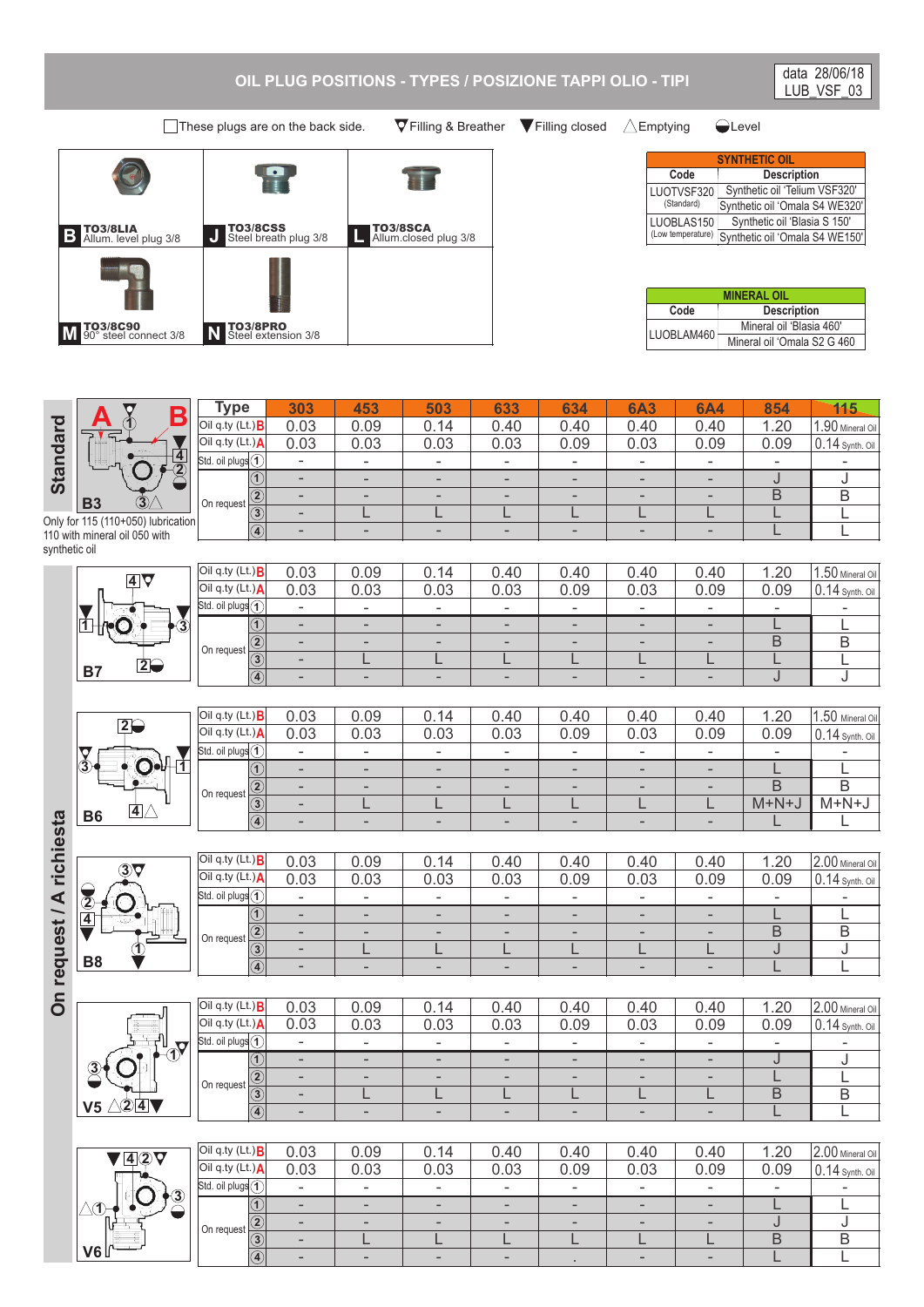# **MOUNTING POSITIONS / ESECUZIONI DI MONTAGGIO**

|                          | <b>FB</b>                                                                                                                                                                                                                                                             |                                                                                                                                                                                                                                                                           |             | <b>FC/FL</b>                                                                                                                                                                                                                                                                               |                                                                                                                                                                     |             | <b>FC/FL</b>                                                                                                                                                                                                                        |                                                                                                                                                                                                                                                                                         |
|--------------------------|-----------------------------------------------------------------------------------------------------------------------------------------------------------------------------------------------------------------------------------------------------------------------|---------------------------------------------------------------------------------------------------------------------------------------------------------------------------------------------------------------------------------------------------------------------------|-------------|--------------------------------------------------------------------------------------------------------------------------------------------------------------------------------------------------------------------------------------------------------------------------------------------|---------------------------------------------------------------------------------------------------------------------------------------------------------------------|-------------|-------------------------------------------------------------------------------------------------------------------------------------------------------------------------------------------------------------------------------------|-----------------------------------------------------------------------------------------------------------------------------------------------------------------------------------------------------------------------------------------------------------------------------------------|
| P <sub>1</sub>           | B <sub>5</sub>                                                                                                                                                                                                                                                        | B14<br>56 63 71 80 90 100 112 56 63 71 80 90 100 112                                                                                                                                                                                                                      | <b>P1R</b>  | <b>B5</b>                                                                                                                                                                                                                                                                                  | <b>B14</b><br>56 63 71 80 90 100 112 56 63 71 80 90 100 112                                                                                                         | <b>P1L</b>  | B <sub>5</sub>                                                                                                                                                                                                                      | <b>B14</b><br>56 63 71 80 90 100 112 56 63 71 80 90 100 112                                                                                                                                                                                                                             |
|                          | 303<br>$\bullet$<br>453<br>503<br>633<br>$\bullet$<br>6A3<br>$\bullet$<br>634<br>I O<br>6A4<br>$\blacksquare$<br>854<br>I.<br>115<br>$\bullet$ $\bullet$                                                                                                              | $\bullet\;\bullet$<br>. .<br>.<br>$\bullet\bullet\bullet\bullet$                                                                                                                                                                                                          |             | $303$ $\bullet$<br>453<br>503<br>$633$ $\bullet$<br>6A3<br>634<br>IO.<br>6A4<br>854<br>IO.<br>115<br>$\bullet$ $\bullet$                                                                                                                                                                   | $\bullet$ $\bullet$<br>. .<br>. .<br>œ<br>$\bullet$ $\bullet$                                                                                                       |             | $303$ $\bullet$<br>453<br>503<br>633 ●<br>6A3 ·<br>634<br>IO.<br>6A4<br>854<br>$\bullet$<br>115<br>$\bullet$ $\bullet$                                                                                                              | $\bullet\bullet$<br>o<br>$\bullet\bullet$<br>0000                                                                                                                                                                                                                                       |
|                          | B <sub>5</sub>                                                                                                                                                                                                                                                        | <b>B14</b><br>56 63 71 80 90 100 112 56 63 71 80 90 100 112                                                                                                                                                                                                               |             | <b>B5</b>                                                                                                                                                                                                                                                                                  | <b>B14</b><br>56 63 71 80 90 100 112 56 63 71 80 90 100 112                                                                                                         |             | B <sub>5</sub>                                                                                                                                                                                                                      | <b>B14</b><br>56 63 71 80 90 100 112 56 63 71 80 90 100 112                                                                                                                                                                                                                             |
|                          | 303<br>$\bullet$ $\bullet$<br>$453$ $\bullet$ $\bullet$<br>503<br>$\bullet$ $\bullet$<br>633<br>$\bullet\bullet$<br>6A3<br>. .<br>634<br>$\bullet$ $\bullet$<br>6A4<br>854<br>$\circ$ $\circ$<br>115<br>$\bullet$ $\bullet$                                           | $\bullet$ $\bullet$<br>$\bullet\circ$                                                                                                                                                                                                                                     |             | $303$ $\bullet$ $\bullet$<br>$453$ $\bullet$ $\bullet$<br>503<br>$\bullet$<br>633<br>$\bullet\bullet$<br>6A3<br>i O<br>634<br>$\bullet\bullet$<br>6A4<br>854<br>$\bullet\bullet$<br>115<br>0000                                                                                            | $\bullet$ $\bullet$<br>. .                                                                                                                                          |             | $ 303  \bullet   \bullet$<br> 453   ●   ●  <br>503<br>$\bullet$ $\bullet$<br>633<br>$\bullet\bullet$<br>6A3<br>$\Box$<br>634<br>$\bullet$ $\bullet$<br>6A4<br>854<br>$\bullet$ $\bullet$<br>115<br>.                                | $\bullet$ $\bullet$<br>۰                                                                                                                                                                                                                                                                |
|                          | B <sub>5</sub>                                                                                                                                                                                                                                                        | B14<br>56 63 71 80 90 100 112 56 63 71 80 90 100 112                                                                                                                                                                                                                      | Q1R         | B <sub>5</sub>                                                                                                                                                                                                                                                                             | <b>B14</b><br>56 63 71 80 90 100 112 56 63 71 80 90 100 112                                                                                                         | <u>ດ1I </u> | B <sub>5</sub>                                                                                                                                                                                                                      | <b>B14</b><br>56 63 71 80 90 100 112 56 63 71 80 90 100 112                                                                                                                                                                                                                             |
|                          | 303<br>$\bullet$ $\bullet$<br>453 ● ●<br>503<br>$\bullet$<br>633<br>$\bullet\bullet$<br>6A3<br>$\bullet\bullet$<br>634<br>$\bullet\bullet$<br> 6A4<br>854<br>$\bullet$ $\bullet$<br>115<br>$\bullet\bullet\bullet$                                                    | $\bullet$ $\bullet$<br>. .<br>٠                                                                                                                                                                                                                                           |             | $303$ $\bullet$ $\bullet$<br>$453$ $\bullet$ $\bullet$<br>$\bullet$<br>503<br>633<br>$\bullet\bullet$<br>6A3<br><b>DO</b><br>634<br>$\bullet\bullet$<br> 6A4<br>854<br>$\bullet$ $\bullet$<br>115<br>$\bullet\bullet\bullet$                                                               | $\bullet$ $\bullet$<br>. .<br>$\blacksquare$<br>٠                                                                                                                   |             | $303$ $\bullet$<br>$ 453 $ $\bullet$ $\bullet$<br>503<br>$\bullet$ $\bullet$<br>633<br>$\bullet$ $\bullet$<br>6A3<br>$\blacksquare$<br>634<br>$\bullet\bullet$<br> 6A4<br>854<br>$\bullet\bullet$<br>115<br>$\bullet\bullet\bullet$ | $\bullet\bullet$<br>$\bullet$<br>۰                                                                                                                                                                                                                                                      |
|                          | <b>B5</b>                                                                                                                                                                                                                                                             | <b>B14</b><br>56 63 71 80 90 100 112 56 63 71 80 90 100 112                                                                                                                                                                                                               |             | <b>B5</b>                                                                                                                                                                                                                                                                                  | <b>B14</b><br>56 63 71 80 90 100 112 56 63 71 80 90 100 112                                                                                                         |             | B <sub>5</sub>                                                                                                                                                                                                                      | <b>B14</b><br>56 63 71 80 90 100 112 56 63 71 80 90 100 112                                                                                                                                                                                                                             |
|                          | $303$ $\bullet$ $\bullet$<br>453 ● ●<br>503<br>$\bullet$ $\bullet$<br>633<br>$\bullet\bullet$<br>6A3<br>$\circ$<br>634<br>$\bullet$<br>6A4<br>854<br>$\bullet\bullet$<br>115                                                                                          | $\bullet$ $\bullet$<br>$\bullet$ $\bullet$<br>.                                                                                                                                                                                                                           |             | $303$ $\bullet$<br>$453$ $\bullet$ $\bullet$<br>$\bullet\bullet$<br>503<br>633<br>$\bullet$ $\bullet$<br>6A3<br>634<br>$-$<br>6A4<br>854<br>$\bullet\bullet$<br>115                                                                                                                        | $\bullet$ $\bullet$<br>$\bullet$ $\bullet$<br>. .<br>۱O<br>.                                                                                                        |             | $303$ $\bullet$ $\bullet$<br>453 ● ●<br>503<br>$\bullet$ $\bullet$<br>633<br>$\bullet\bullet$<br>6A3<br>634<br>$\bullet\bullet$<br>6A4<br>854<br>$\bullet\bullet$<br>115<br>$\bullet\bullet\bullet$                                 | $\bullet$ $\bullet$<br>$\bullet$ $\bullet$<br>$\sqrt{2}$<br>$\bullet$<br>0000                                                                                                                                                                                                           |
|                          | B <sub>5</sub>                                                                                                                                                                                                                                                        | <b>B14</b><br>56 63 71 80 90 100 112 56 63 71 80 90 100 112                                                                                                                                                                                                               | <b>R1R</b>  | B <sub>5</sub>                                                                                                                                                                                                                                                                             | <b>B14</b><br>56 63 71 80 90 100 112 56 63 71 80 90 100 112                                                                                                         | R1L         | B <sub>5</sub>                                                                                                                                                                                                                      | <b>B14</b><br>56 63 71 80 90 100 112 56 63 71 80 90 100 112                                                                                                                                                                                                                             |
| ANTELLY MA               | 303<br>00<br>453<br>$\bullet\bullet$<br>503<br>$\bullet$<br>$\qquad \qquad \bullet$<br>633<br>$\bullet\bullet$<br>6A3<br>634<br>$\bullet$<br>6A4<br>854<br>115                                                                                                        | ۰                                                                                                                                                                                                                                                                         |             | $303$ $\bullet$ $\bullet$<br>$453$ $\bullet$ $\bullet$<br>503<br>$\bullet\bullet$<br>633<br>$\bullet\bullet$<br>6A3<br>634<br>$\bullet$<br>6A4<br>854<br>115<br>$\bullet\bullet\bullet$                                                                                                    |                                                                                                                                                                     |             | 303<br>00<br>$\bullet\bullet$<br>453<br>503<br>$\bullet\bullet$<br>633<br>$\bullet$ $\bullet$<br>I6A3<br>634<br>6A4<br>854<br>115                                                                                                   | 00000                                                                                                                                                                                                                                                                                   |
| $\overline{\mathsf{R}2}$ | B <sub>5</sub>                                                                                                                                                                                                                                                        | <b>B14</b><br>56 63 71 80 90 100 112 56 63 71 80 90 100 112                                                                                                                                                                                                               | R2R         | B <sub>5</sub>                                                                                                                                                                                                                                                                             | <b>B14</b><br>56 63 71 80 90 100 112 56 63 71 80 90 100 112                                                                                                         | <b>R2L</b>  | B <sub>5</sub>                                                                                                                                                                                                                      | <b>B14</b><br>56 63 71 80 90 100 112 56 63 71 80 90 100 112                                                                                                                                                                                                                             |
|                          | 303<br>$\bullet$<br>453<br>503<br>633 ●<br>6A3<br>$\bullet$<br>634<br>o<br>6A4<br>$\bullet$<br>854<br>$\bullet$<br>115<br>$\bullet$ $\bullet$                                                                                                                         | $\bullet\;\bullet$<br>$\bullet\;\bullet$<br>$\bullet$<br>$\bullet\;\bullet$<br>.                                                                                                                                                                                          |             | $303$ $\bullet$<br>453<br>503<br>$633$ $\bullet$<br>6A3<br>$\bullet$<br>634<br>IO.<br>6A4<br>$\bullet$<br>854<br>$\bullet$<br>115<br>$\bullet\bullet$                                                                                                                                      | $\bullet\bullet$<br>$\bullet\;\bullet$<br>$\bullet\bullet$<br>$\bullet\;\bullet$<br>.<br>$\begin{array}{c c c c c c} \hline \bullet & \bullet & \bullet\end{array}$ |             | 303 •<br>453<br>503<br>633 ●<br>6A3 ·<br>634<br>I.<br>6A4<br>$\bullet$<br>854<br>$\bullet$<br>115<br>$\bullet\bullet$                                                                                                               | $\bullet$ $\bullet$<br>$\bullet\;\bullet$<br>$\bullet$<br>O<br>$\bullet$<br>$\bullet$<br>$\bullet\bullet$<br>$\bullet$ $\bullet$<br>$\begin{array}{c c c c c c} \hline \multicolumn{3}{c }{\mathbf{0}} & \multicolumn{3}{c }{\mathbf{0}} & \multicolumn{3}{c }{\mathbf{0}} \end{array}$ |
| S <sub>1</sub>           | B <sub>5</sub>                                                                                                                                                                                                                                                        | <b>B14</b><br>56 63 71 80 90 100 112 56 63 71 80 90 100 112                                                                                                                                                                                                               | ${\sf S1R}$ | <b>B5</b>                                                                                                                                                                                                                                                                                  | <b>B14</b><br>56 63 71 80 90 100 112 56 63 71 80 90 100 112                                                                                                         | S1L         | B <sub>5</sub>                                                                                                                                                                                                                      | <b>B14</b><br>56 63 71 80 90 100 112 56 63 71 80 90 100 112                                                                                                                                                                                                                             |
|                          | $303$ $\bullet$ $\bullet$<br>453 • •<br>$503$ $\bullet$ $\bullet$<br>633<br>$\bullet\bullet$<br>6A3<br>$\bullet\bullet$<br>634<br>$\bullet$ $\bullet$<br>6A4<br>$\bullet\bullet$<br>854<br>$\bullet$ $\bullet$<br>115<br>$\bullet\bullet\bullet$                      | $\bullet\bullet$<br>$\bullet$ $\bullet$<br>$\bullet\;\bullet$<br>$\bullet\;\bullet$<br>.<br>$\begin{array}{c c c c c c c c} \hline \multicolumn{1}{c }{\bullet} & \multicolumn{1}{c }{\bullet} & \multicolumn{1}{c }{\bullet} & \multicolumn{1}{c }{\bullet} \end{array}$ |             | 303<br>453<br><b>Contract Contract</b><br>503<br>633 ●<br>$6A3$ $\bullet$<br>634<br>6A4<br>854<br>115<br>$\bullet$                                                                                                                                                                         | $\bullet\bullet$<br>$\bullet\bullet$<br>$\bullet\bullet$<br>$\bullet\;\bullet$<br>. .<br>.<br>.<br>.<br>303 FL is not available 63B14                               |             | $ 303  \bullet   \bullet$<br> 453   ●   ●  <br>$ 503 $ $\bullet$<br>633 ● ●<br>6A3<br>$\bullet$ $\bullet$<br>634<br>$\bullet$ $\bullet$<br>6A4<br>$\bullet\bullet$<br>854<br>$\bullet$ $\bullet$<br>115<br>$\bullet\bullet\bullet$  | $\bullet$ $\bullet$<br>$\bullet\bullet$<br>$\bullet\bullet$<br>$\bullet\bullet$<br>$\bullet$<br>$\bullet\bullet$<br>$  \bullet   \bullet  $<br>$\bullet$                                                                                                                                |
|                          | B <sub>5</sub>                                                                                                                                                                                                                                                        | B14<br>56 63 71 80 90 100 112 56 63 71 80 90 100 112                                                                                                                                                                                                                      | S2R         | B <sub>5</sub>                                                                                                                                                                                                                                                                             | B14<br>56 63 71 80 90 100 112 56 63 71 80 90 100 112                                                                                                                | S2L         | B <sub>5</sub>                                                                                                                                                                                                                      | <b>B14</b><br>56 63 71 80 90 100 112 56 63 71 80 90 100 112                                                                                                                                                                                                                             |
|                          | $303$ $\bullet$ $\bullet$<br>$ 453 $ $\bullet$ $\bullet$<br>503<br>$\bullet$ $\bullet$<br>633<br>$\bullet\bullet$<br>6A3<br>$\bullet\bullet$<br>634<br>$\bullet$ $\bullet$<br>6A4<br>$\bullet\bullet$<br>854<br>$\bullet$ $\bullet$<br>115<br>$\bullet\bullet\bullet$ | $\bullet\bullet$<br>$\bullet\;\bullet$<br>$\bullet$ $\bullet$<br>$\bullet\;\bullet$<br>$\bullet\bullet$<br>$\bullet\bullet\bullet$                                                                                                                                        |             | $303$ $\bullet$ $\bullet$<br>$453$ $\bullet$ $\bullet$<br>$503$ $\bullet$ $\bullet$<br>$633$ $\bullet$ $\bullet$<br>6A3<br>$\circ$<br>634<br>6A4<br>$\bullet$ $\bullet$<br>854<br>$\bullet$ $\bullet$<br>115<br>$\begin{array}{c c c c c c} \hline \bullet & \bullet & \bullet\end{array}$ | $\bullet\bullet$<br>$\bullet\;\bullet$<br>$\bullet$ $\bullet$<br>$\bullet\;\bullet$<br>$\bullet$<br>۱O<br>.                                                         |             | 303<br>453<br>503<br>633 ●<br>6A3 ·<br>634<br>6A4<br>854<br>115<br>$\bullet$                                                                                                                                                        | $\bullet$ $\bullet$<br>$\bullet\bullet$<br>$\bullet$ $\bullet$<br>$\bullet\;\bullet$<br>$\bullet\bullet$<br>.<br>303 FL is not available 63B14                                                                                                                                          |